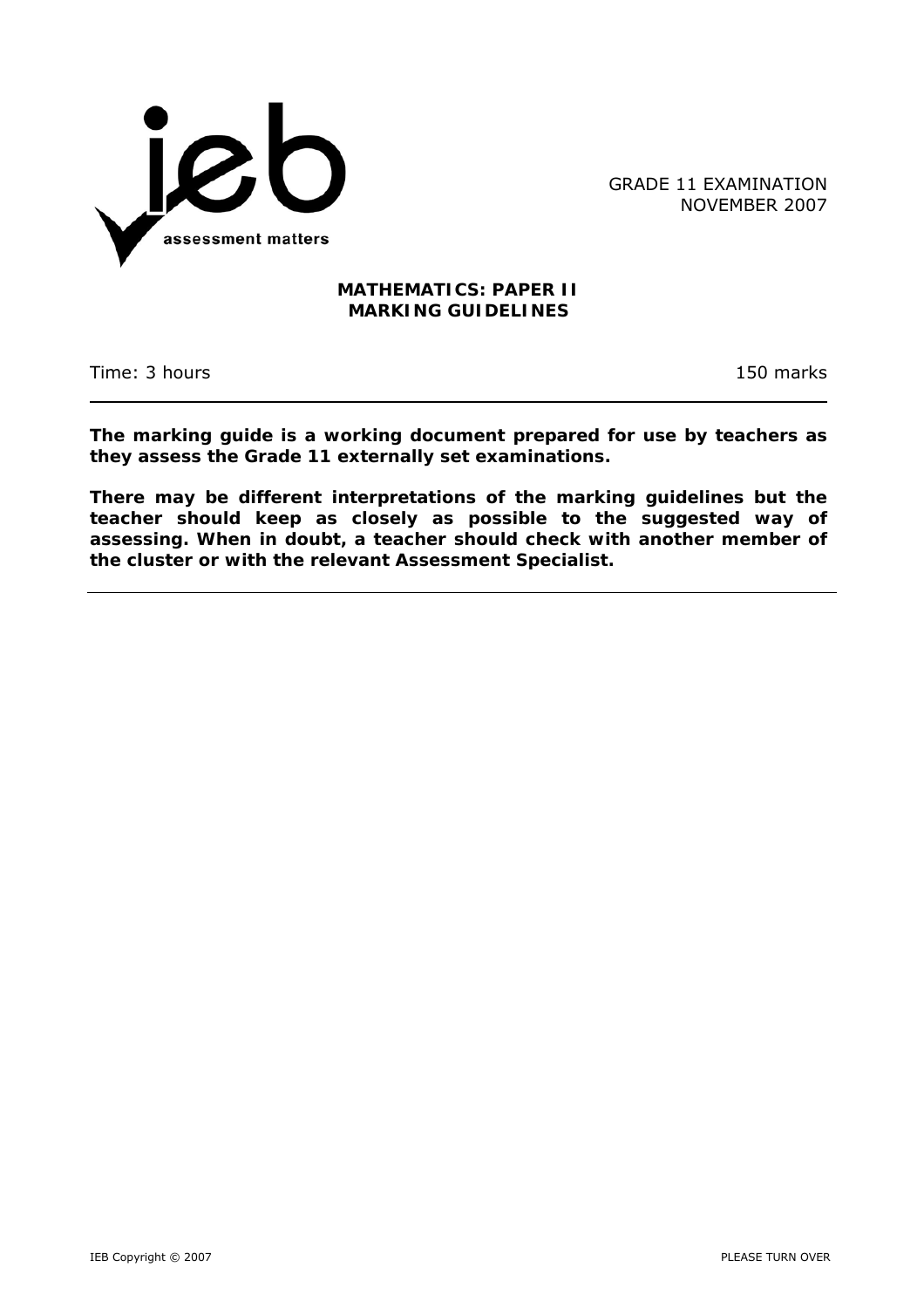## **QUESTION 1**

(a) In the diagram below, CD is the perpendicular bisector of AB.





 **a a**   $C(-3;1)$ 

2. Determine the gradient of CD. (3)

$$
m_{AB} = \frac{5 - (-3)}{-9 - 3} = -\frac{8}{12} = -\frac{2}{3} \therefore m_{CD} = \frac{3}{2}
$$

3. Determine the equation of CD in the form  $y = mx + c$ . (2)

$$
y-1 = \frac{3}{2}(x+3)
$$
  $\therefore y = \frac{3}{2}x + \frac{11}{2}$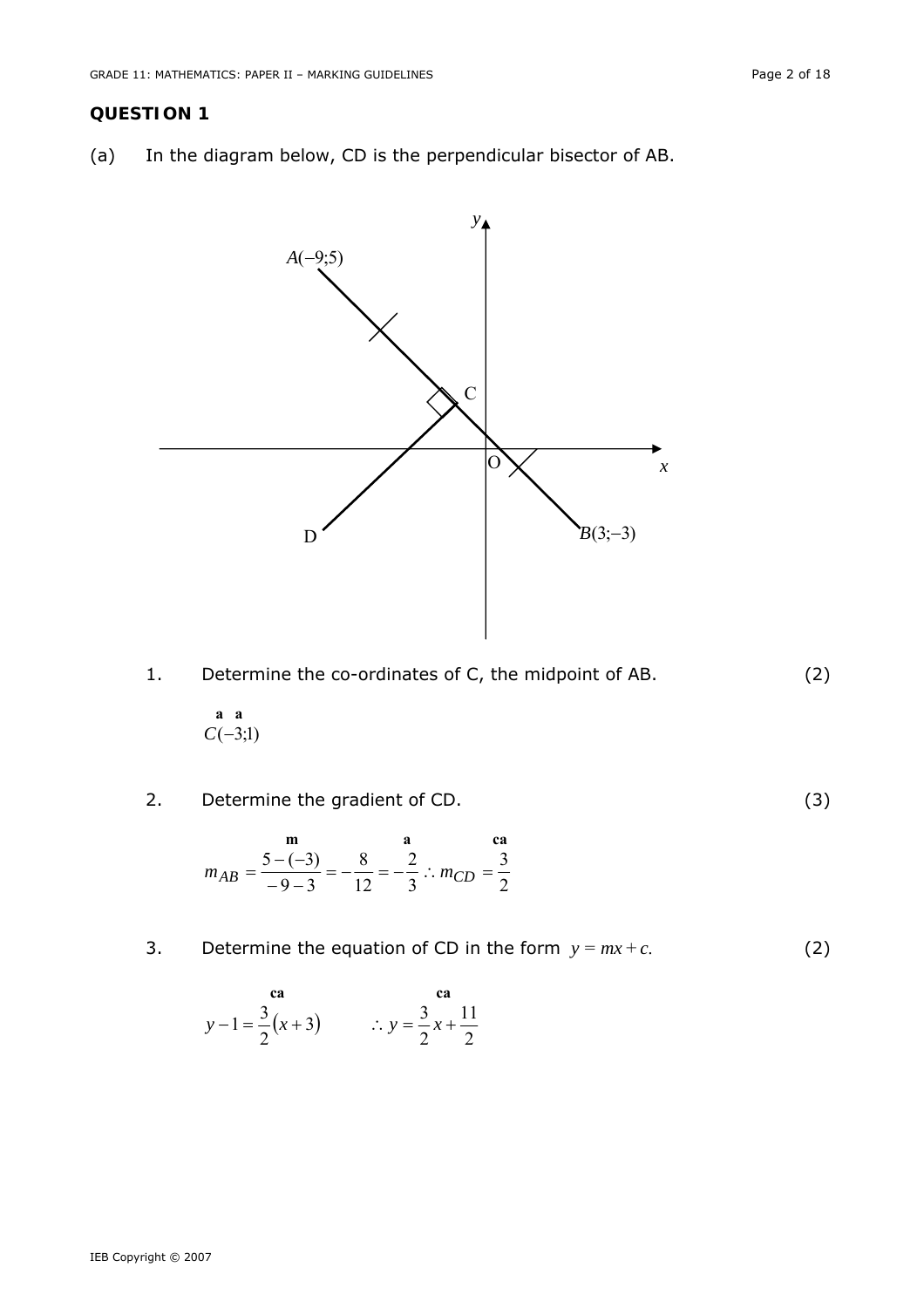(b) In the diagram below, lines KV and OT are parallel. Line OT has equation  $3y - 4x = 0$ .  $K(-2; m)$ 



1. Write down the gradient of the line passing through K and V. (2)

 $3y = 4x$   $\therefore y = \frac{4}{3}x$   $m_{KV} = \frac{6a}{3}$  $3y = 4x$   $\therefore y = \frac{4}{3}x$   $m_{KV} = \frac{64}{3}$ 

2. If the distance from K to the origin is 2,5 units, find the value of *m*. (3)

$$
KO^2 = 2.5^2 \quad \therefore (0+2)^2 \stackrel{\mathbf{a}}{+} (0-m)^2 = 6.25 \quad \therefore m^2 = 2.25 \quad \therefore m = 1.5
$$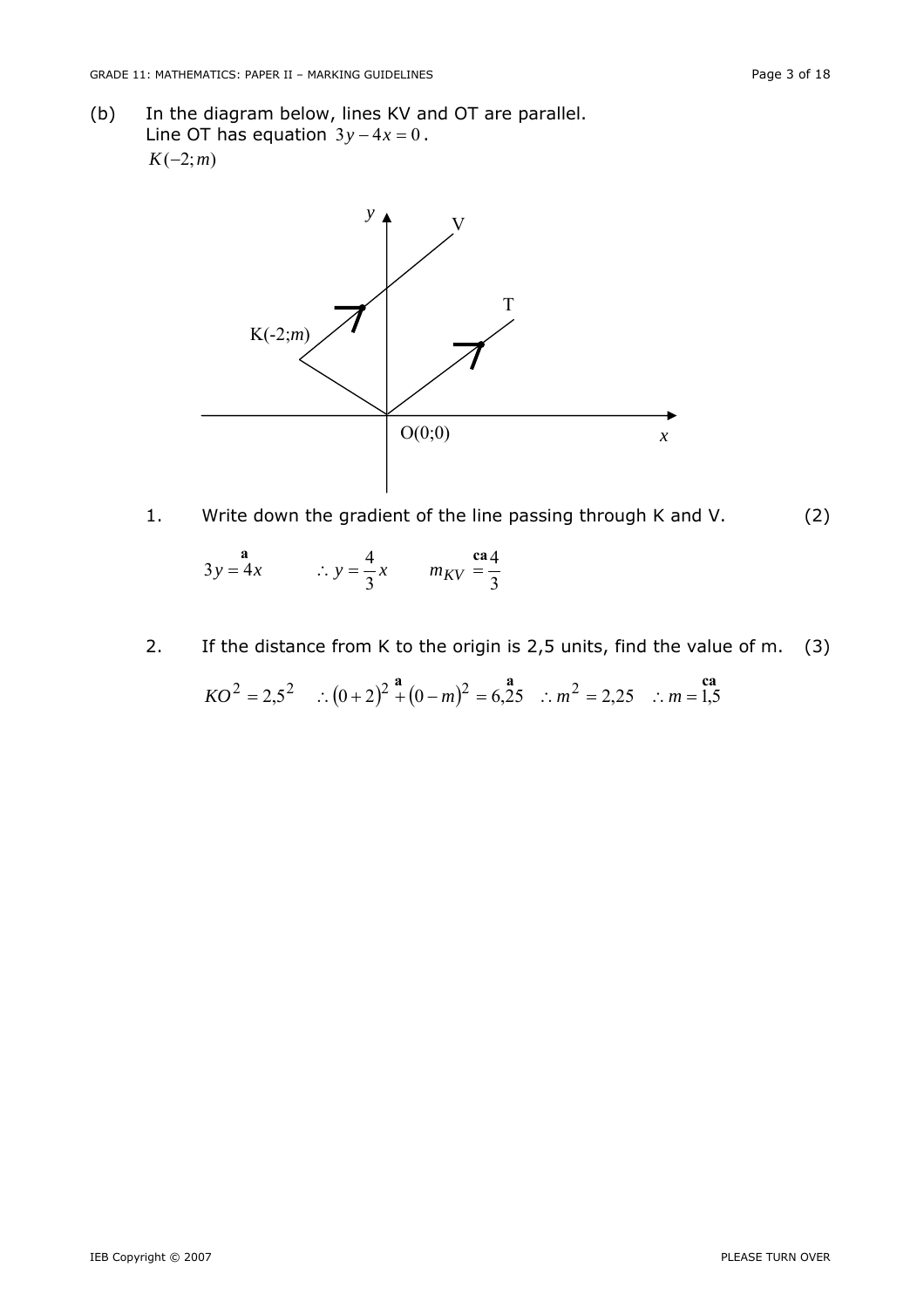(c) Study the given box and whisker plot below and then answer the questions that follow.



- (3) the median 30 **<sup>a</sup>**
- (4) the upper quartile 50 **a**
- (5) the maximum (5) <sup>60</sup>**a**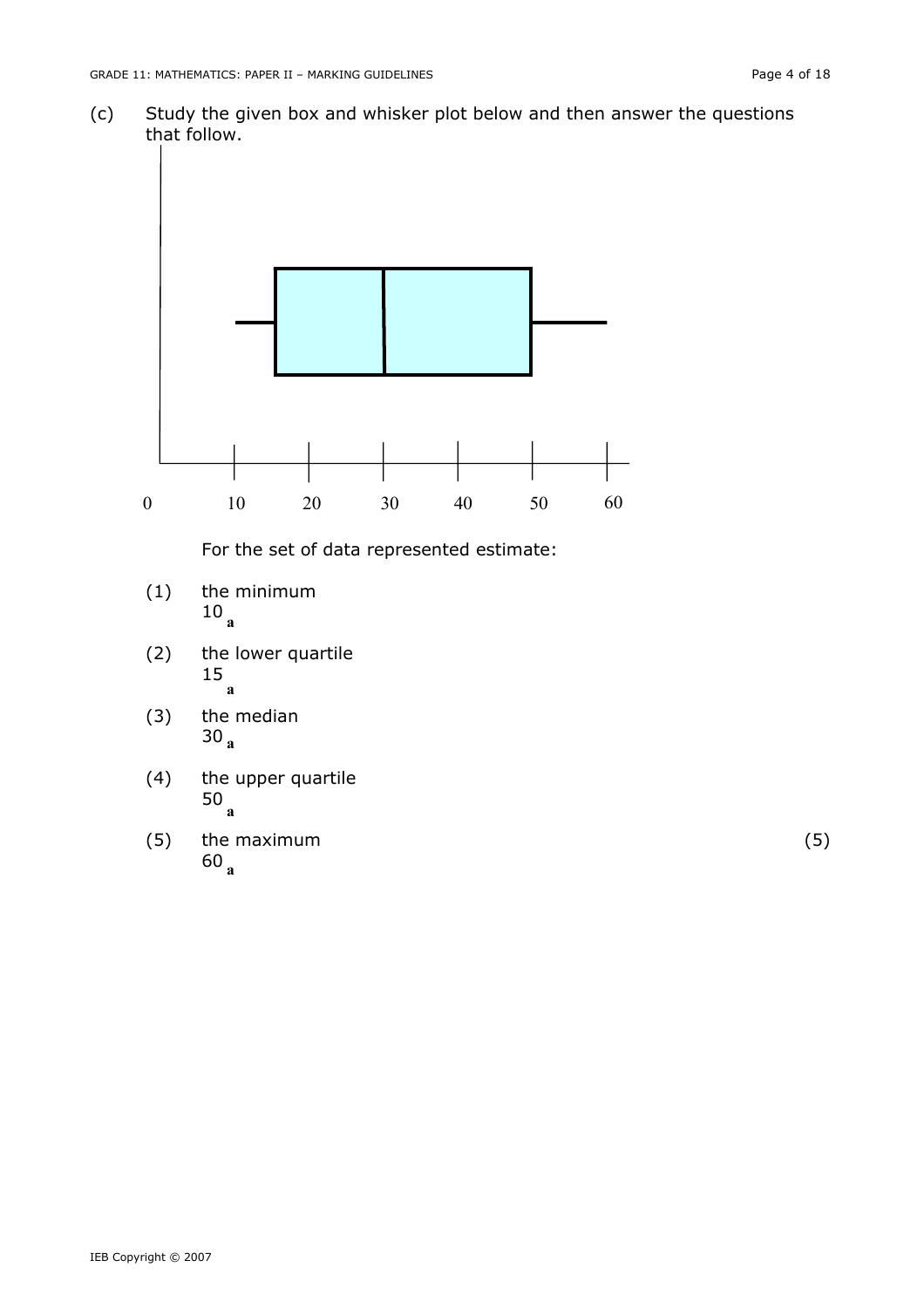(d) Brian Lara is a record breaking cricketer who is regarded as one of the greatest batsmen of all time.

 The following stem and leaf plot shows his batting scores for 19 of the one day internationals that he played.

| 10 <sup>1</sup> |                 | $2 \qquad 3 \qquad 4$ |  |  |                          |  |
|-----------------|-----------------|-----------------------|--|--|--------------------------|--|
| 11              |                 | 0 1 1 3 4 6 6 6 7     |  |  |                          |  |
| 12              | 8               |                       |  |  |                          |  |
| 13              | $1 \qquad 9$    |                       |  |  |                          |  |
| 14              | $6\overline{6}$ |                       |  |  |                          |  |
| 15              | $3 \t 6$        |                       |  |  |                          |  |
| 16              | 9               |                       |  |  |                          |  |
| 17              |                 |                       |  |  |                          |  |
|                 |                 |                       |  |  | Key: 15 $  2 = 152$ runs |  |

For the data above, determine:

| 1. | the mean number of runs, correct to the nearest run                                           | (3) |
|----|-----------------------------------------------------------------------------------------------|-----|
| 2. | a<br>ca<br>$\frac{2355}{100}$ = 123,947, or 124<br>19 <sub>a</sub><br>the mode number of runs | (1) |
|    | $116_a$                                                                                       |     |
| 3. | the median number of runs<br>116<br>a                                                         | (1) |
| 4. | the interquartile range<br>$Q_1 = 111$ $Q_3 = 139$<br>$\therefore IQR = 28$<br>ca             | (3) |
| 5. | the standard deviation of the number of runs scored<br>$\sigma = 9,17$ .<br>a<br>a            |     |
|    | table showing $x_i$ and $(x_i - \overline{x})^2$<br>a                                         |     |
|    | correct values for $x_i - \overline{x}$<br>a                                                  |     |
|    | correct value for $\sum (x_i - \bar{x})^2$<br>$\mathbf a$                                     |     |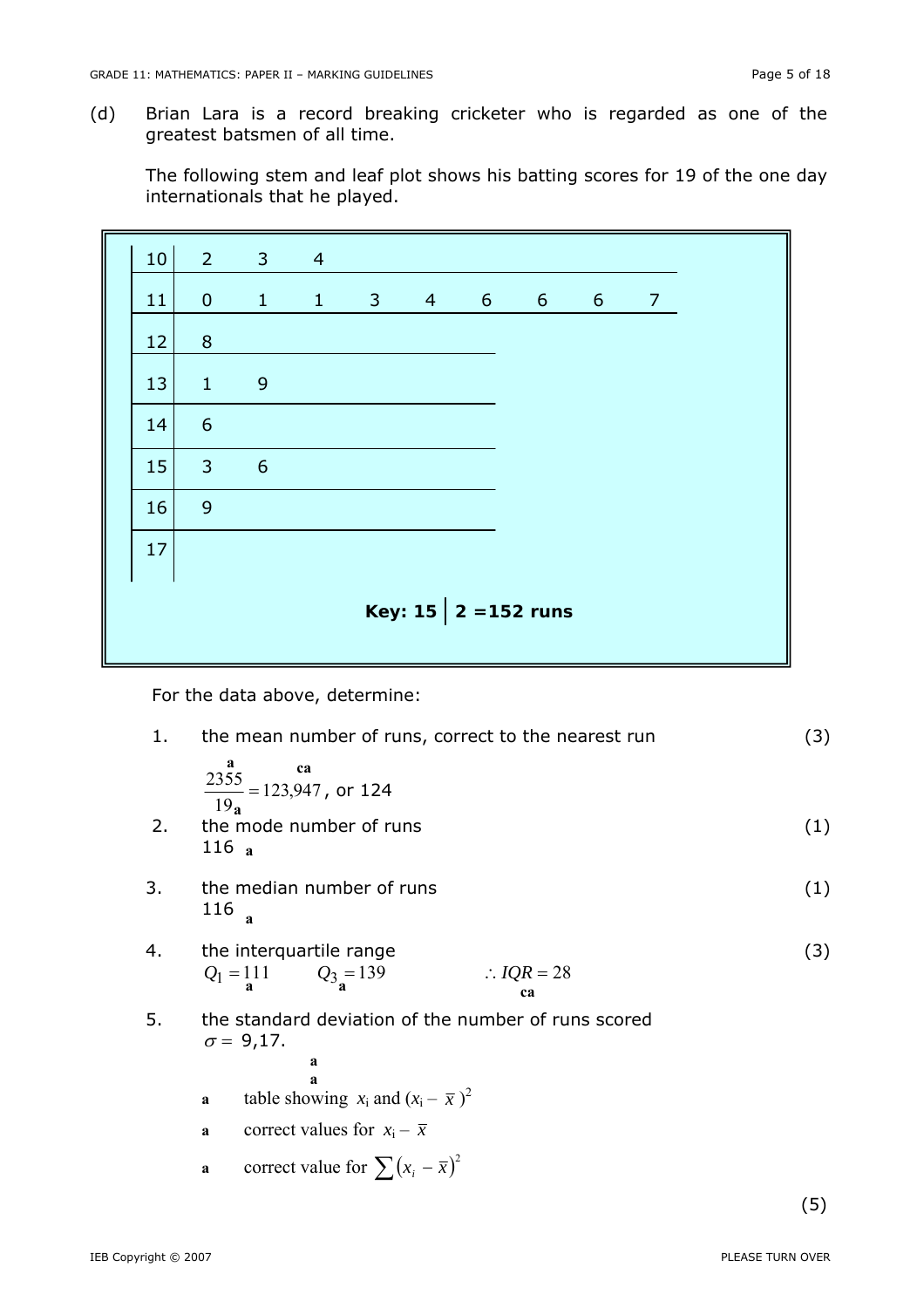(e) If  $\tan A = \frac{9}{40}$  and  $\cos A < 0$ , find using a sketch and without determining the value of *A*, the value of  $\sin A + \cos A$ . (5)



## (f) Simplify the following: (4)

1.  $(\sin \theta + \cos \theta)^2 + (\sin \theta - \cos \theta)^2$  $\sin^2 \theta + 2 \sin \theta \cos \theta + \cos^2 \theta + \sin^2 \theta - 2 \sin \theta \cos \theta + \cos^2 \theta$  $= 2 \quad \mathbf{a}$  $= 1 + 1$  **a**  $\mathbf{a}'$  **a a a a a** 

2. 
$$
\tan(180^\circ - \theta) \sin(90^\circ + \theta) = -\tan \theta \times \cos \theta
$$
  
= 
$$
-\frac{\sin \theta}{\cos \theta} \times \cos \theta
$$
  
= 
$$
-\sin \theta_{\mathbf{a}}
$$
 (3)

IEB Copyright © 2007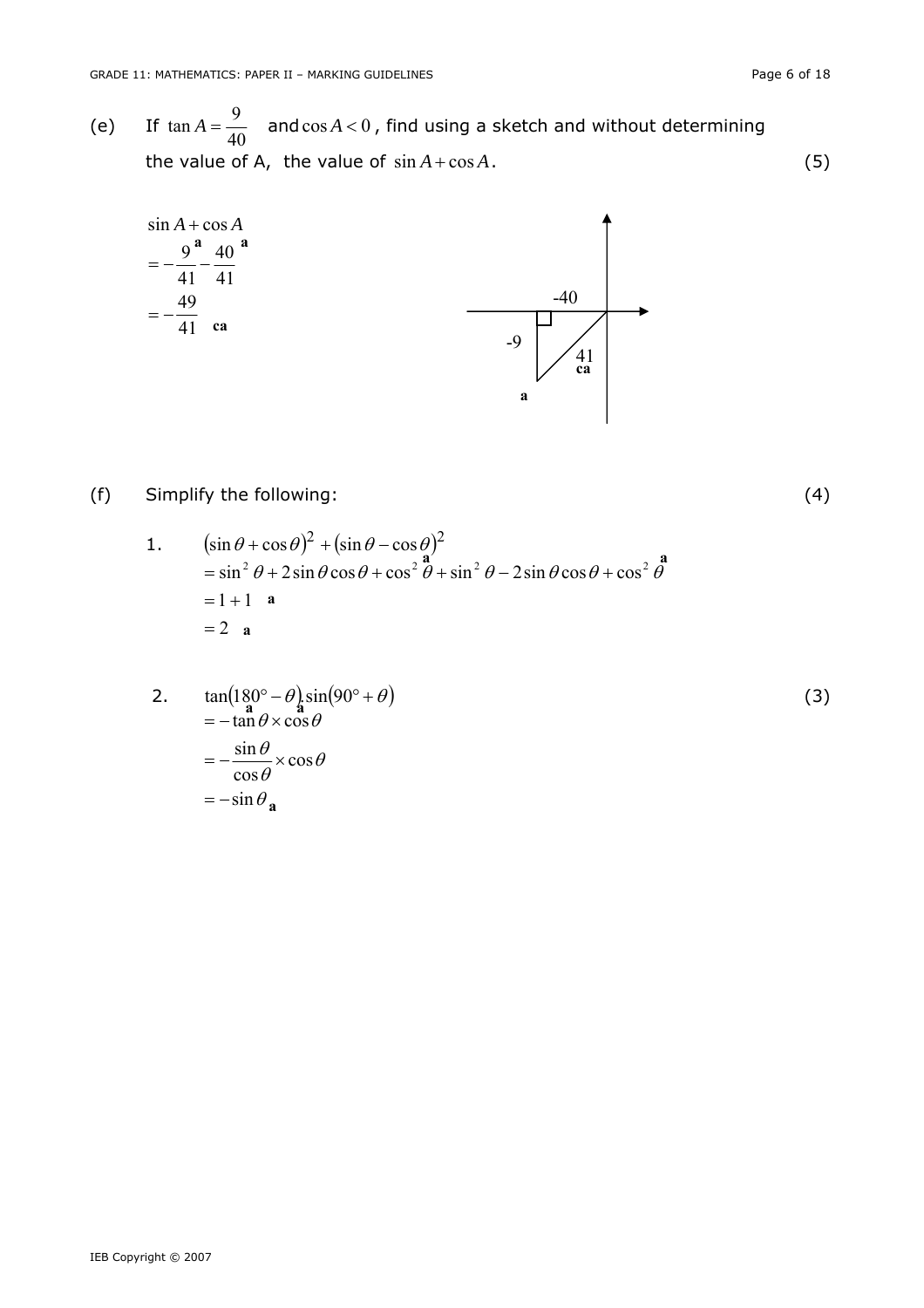Give answers correct to one decimal digit. (5)



(h) In the diagram below, Δ*RST* is right angled. S T R U 12 5 63° 10

Determine: 1. the length of ST. (2)  $ST^2 = 5^2 + 12^2 = 169$  ∴  $ST = 13$ **a ca** 



Area of  $\Delta STU = \frac{1}{2} \times 13 \times 10 \times \sin 63^\circ = 57.9$  units<sup>2</sup>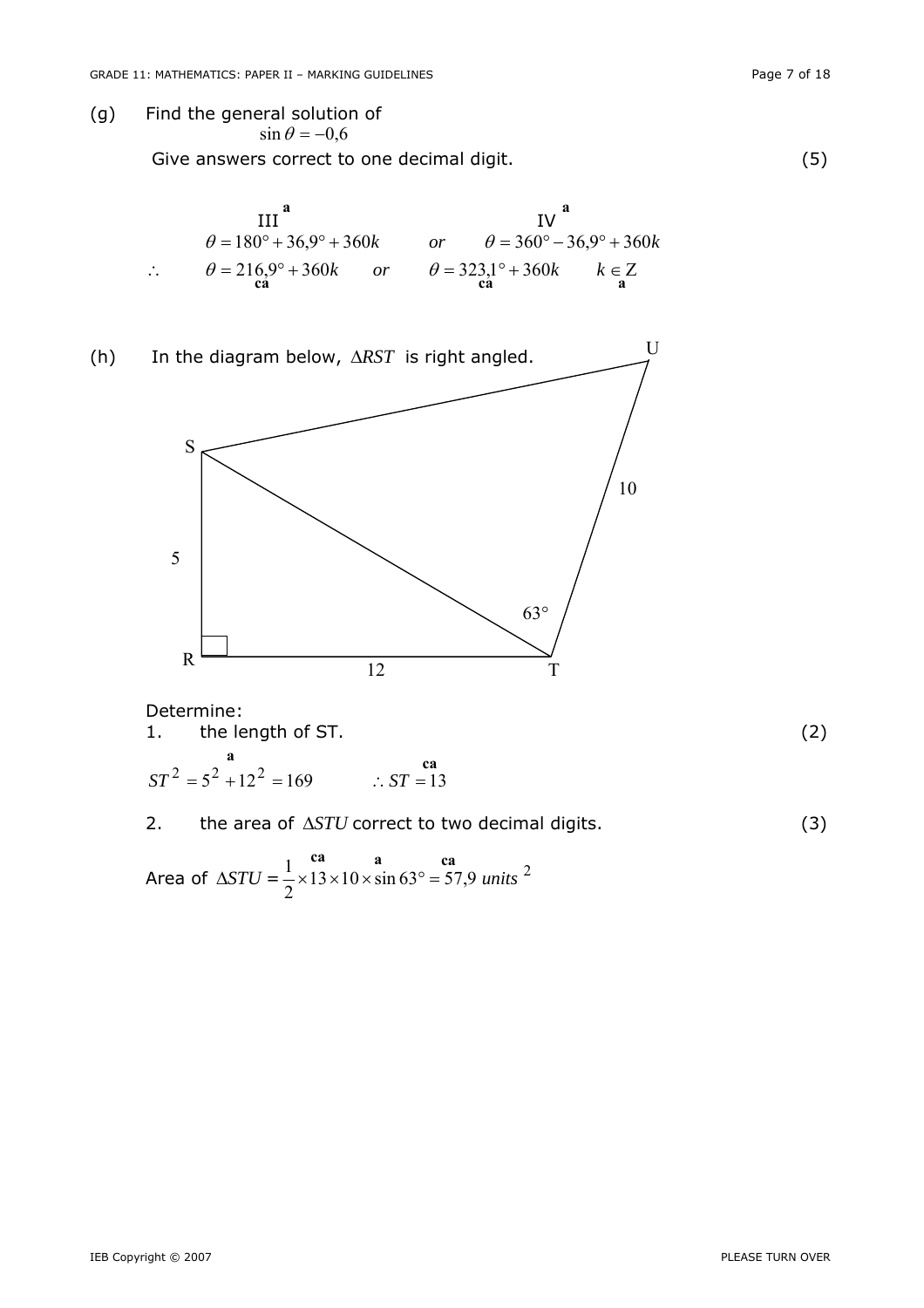(i) Today, more than 1,1 billion people around the world have no access to clean drinking water.

The PlayPump<sup>TM</sup> water system provides easy access to clean, safe drinking water bringing about improvements in health, education, gender equality, and economic development.



# **HOW DOES THE PLAY PUMP WORK?**

While children have fun spinning on the Play Pump merry-go-round (1), clean water is pumped (2) from underground (3) into a 2,500-liter tank (4), standing seven meters above the ground. A simple tap (5) makes it easy to draw water. Excess water is diverted from the storage tank back down into the borehole (6).

The path of the water from below the earth's surface to the tap is depicted in the Cartesian plane below

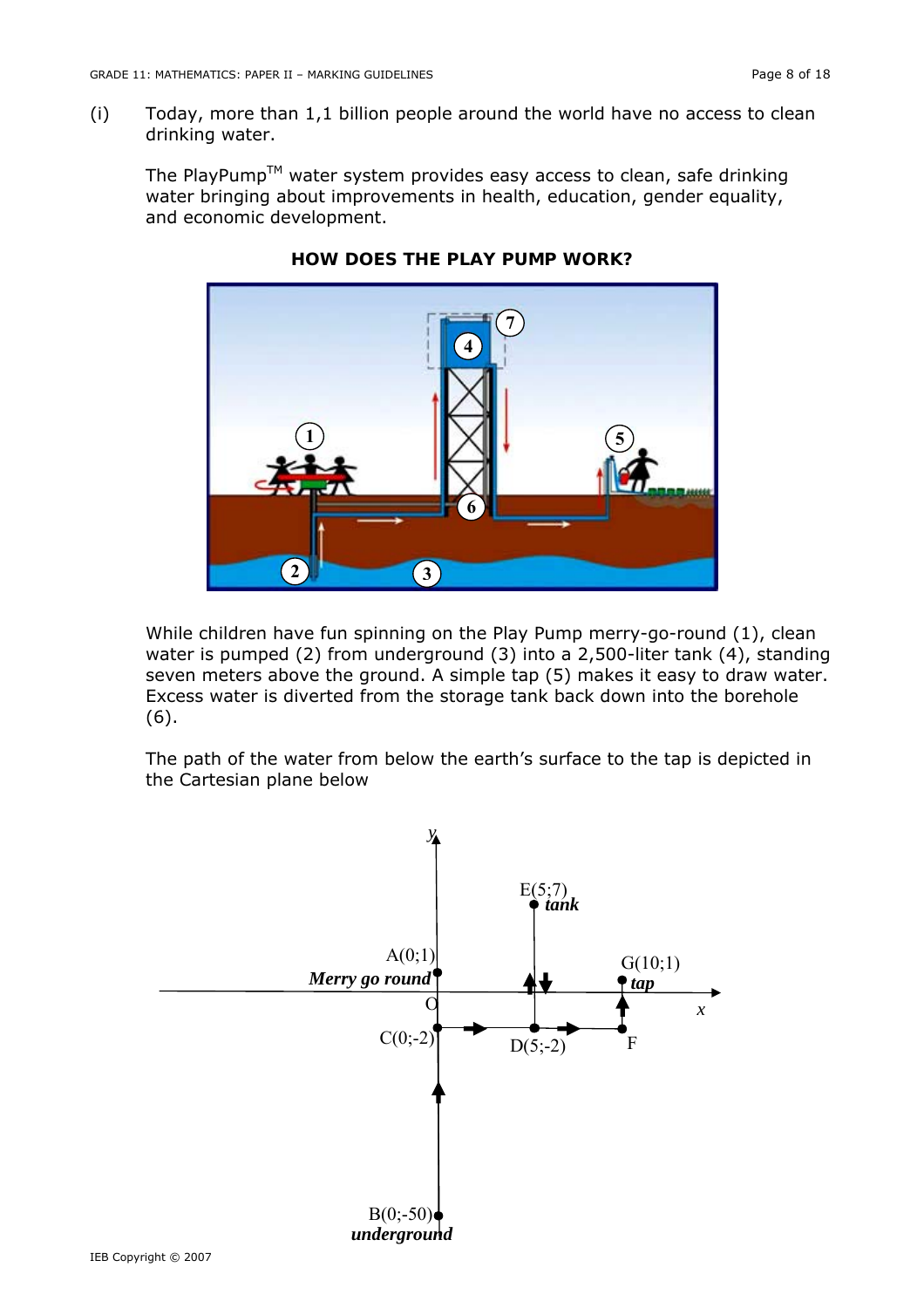1. Write down a chain of transformations which describe the path taken by the water from B to G. The first two of six translations have been done for you.

$$
(x; y) \to (x; y+48) \to (x+5; y) \to (x; y+9) \to (x; y-9) \to (x+5; y) \to (x; y+3)
$$
\n(8)

2. The chain of transformations in (1) transforming point B to G, can be replaced by one equivalent transformation. State this single transformation as a general rule.

$$
(x; y) \rightarrow (x+10; y+51) \tag{2}
$$

- 3. (i) Write down the co-ordinates of G΄, the reflection of G. (1)  $G'(-10;1)$ <sub>a</sub>
	- (ii) What general rule applies to this transformation? (1)  $(x; y) \rightarrow (-x; y)$  **a**
- 4. (i) Write down the co-ordinates of E΄, the reflection of E in the line  $y = x$ .  $E(7,5)$  (2)  $\mathbf{a}^{\prime\prime}$ <sup>2</sup>/<sub>a</sub>
	- (ii) What general rule applies to this transformation? (1)  $(x; y) \rightarrow (y; x)$ **a**

**67 marks**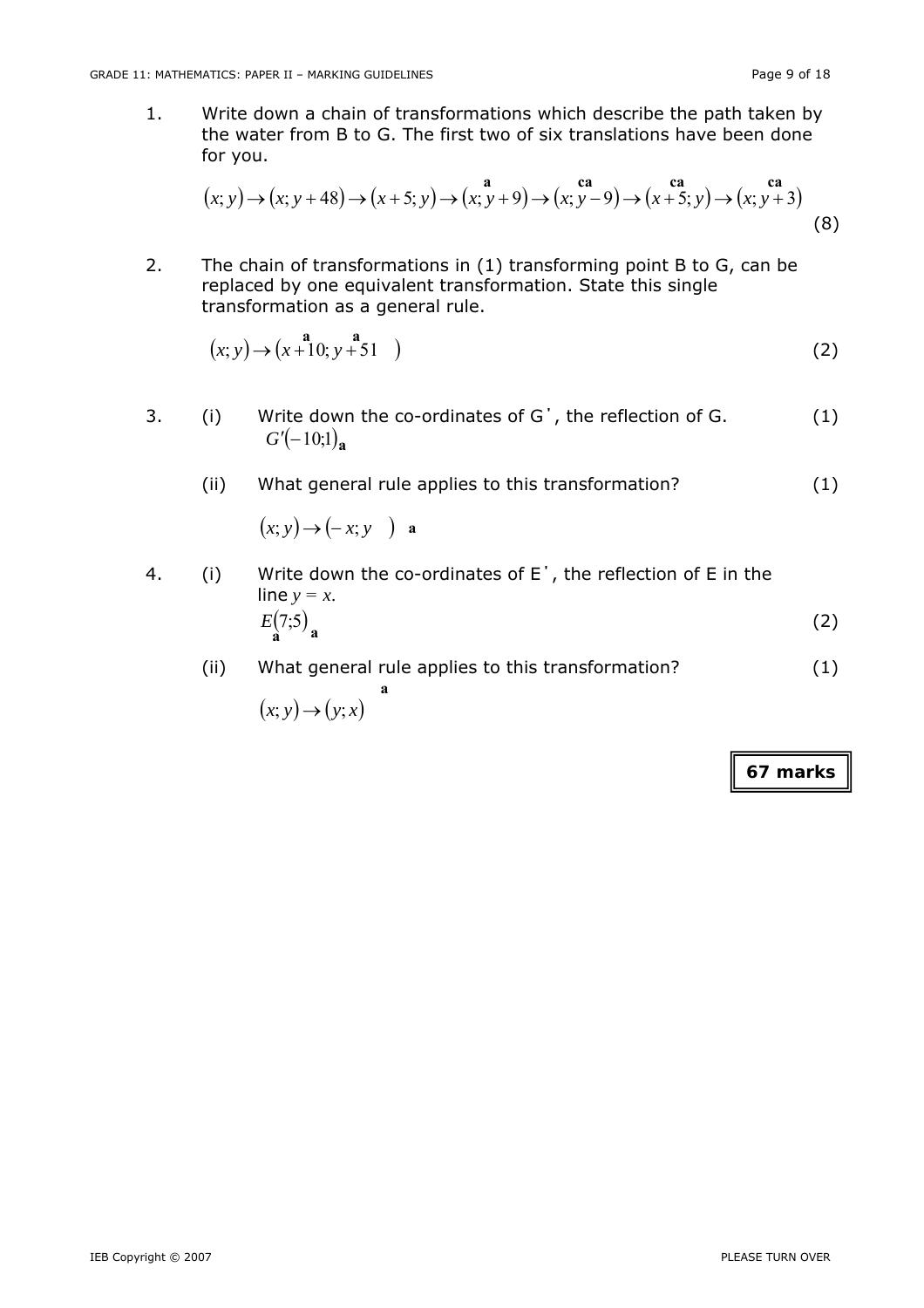$P(0;2)$   $R(4;0)$ 

### **QUESTION 2**

(a) In the diagram,  $Q(2,1)$  is the midpoint of line segment PR. P is a point on the y axis and R is a point on the x axis.



(b) In the diagram below, isosceles trapezium ABCD (i.e,  $AB = CD$  and  $AB/CD$ ) is drawn with BC on the  $x$  axis. CD makes an angle of  $58^\circ$  with the  $x$  axis. The y axis is a line of symmetry of the trapezium.



1. Show that the equation of CD is given by  $y = 1, 6x - 7,2$ . (3)  $m = \tan 58^\circ = 1,6$ **a a**  ∴  $y - 4 = 1,6(x - 7)$  ∴  $y = 1,6x - 7,2$ **a**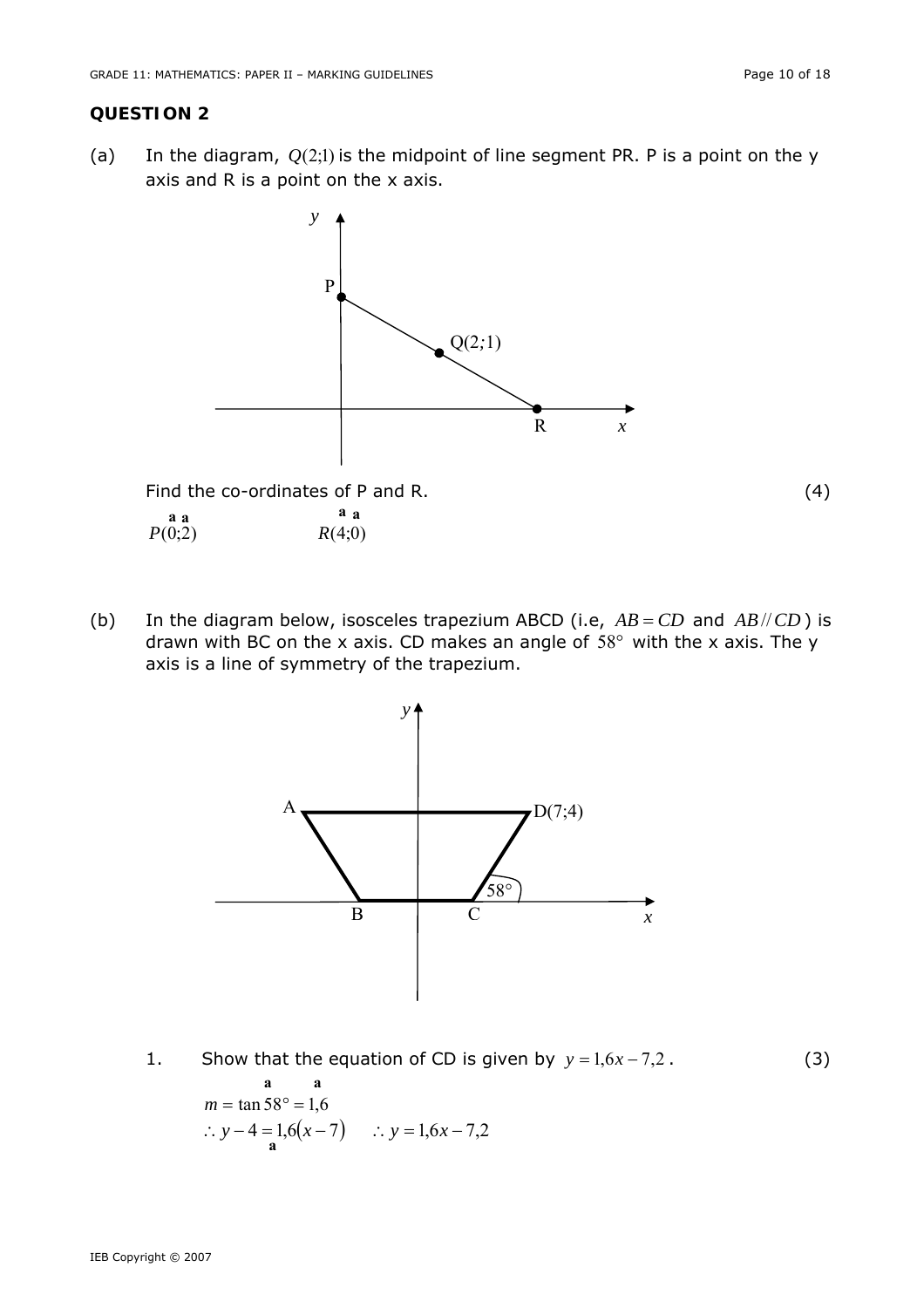A΄

Therefore by symmetry  $BC = 9$ 

3. Write down the equation of AB.  
\n
$$
y = -1, 6x - 7, 2
$$
\n(2)

4. If the trapezium is enlarged by a factor of 2 through the origin.

*y* 



$$
A'(-14,8) \t B'(-9,0)
$$
  
(A'.B')<sup>2</sup> = (-14+9)<sup>2</sup> + (8-0)<sup>2</sup> = 89  
∴ A'B' =  $\sqrt{89}$  ca

IEB Copyright © 2007 PLEASE TURN OVER

D΄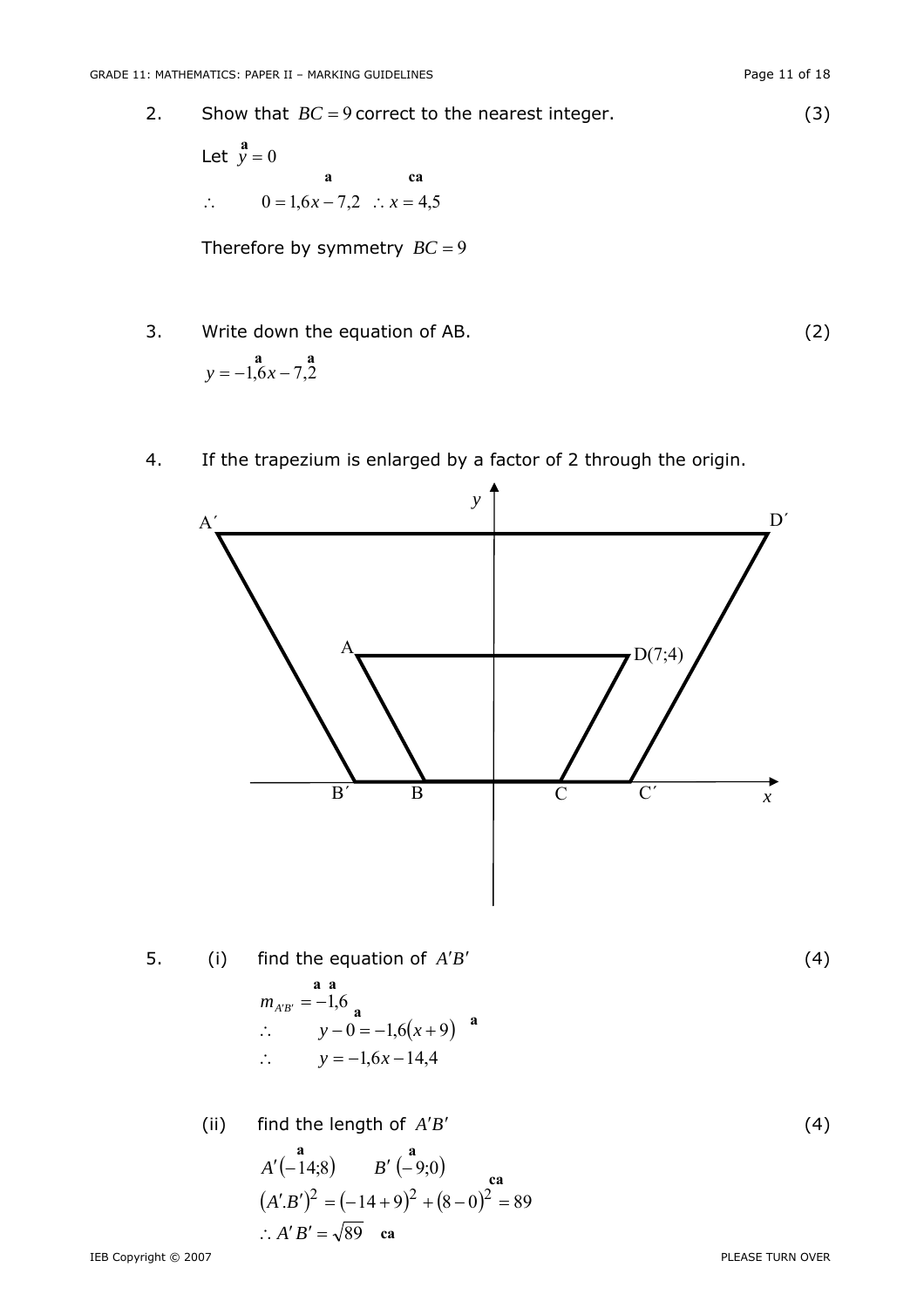(c) Simplify without using a calculator. (4)

$$
\sin 12^{\circ} \cdot \cos 102^{\circ} - \cos^2(-12)^{\circ}
$$
  
=  $\sin 12^{\circ} \cdot (-\cos 78^{\circ}) - \cos^2 12^{\circ}^2$   
=  $\sin 12^{\circ} \cdot (-\sin 12^{\circ}) - \cos^2 12^{\circ}^2$   
=  $-(\sin^2 12^{\circ} + \cos^2 12^{\circ})$   
= -1 a

(d) Solve for  $\theta$  correct to one decimal digit if  $\theta \in (0^{\circ},360^{\circ})$  and (6)

$$
\frac{\sin \theta + \cos \theta}{\sin \theta - \cos \theta} = \frac{3}{2}
$$
  
2 sin θ + 2 cos θ = 3 sin θ - 3 cos θ  
∴  $-\sin \theta = -5 \cos \theta$   
∴  $\tan \theta = 5$ **a**  
∴  $\theta = 78.7^\circ$  or  $\theta = 258.7^\circ$ 

(e) In the diagram below, ABCD and EFGH represent vertical buildings on a slanting ground that has a constant inclination of 8°.



If  $DC = 31m$  and  $CF = 20m$ ,

1. write down the size of  $\hat{DCF}$ . (2)

$$
D\hat{C}F = 90^{\circ} - 8^{\circ} = 82^{\circ}
$$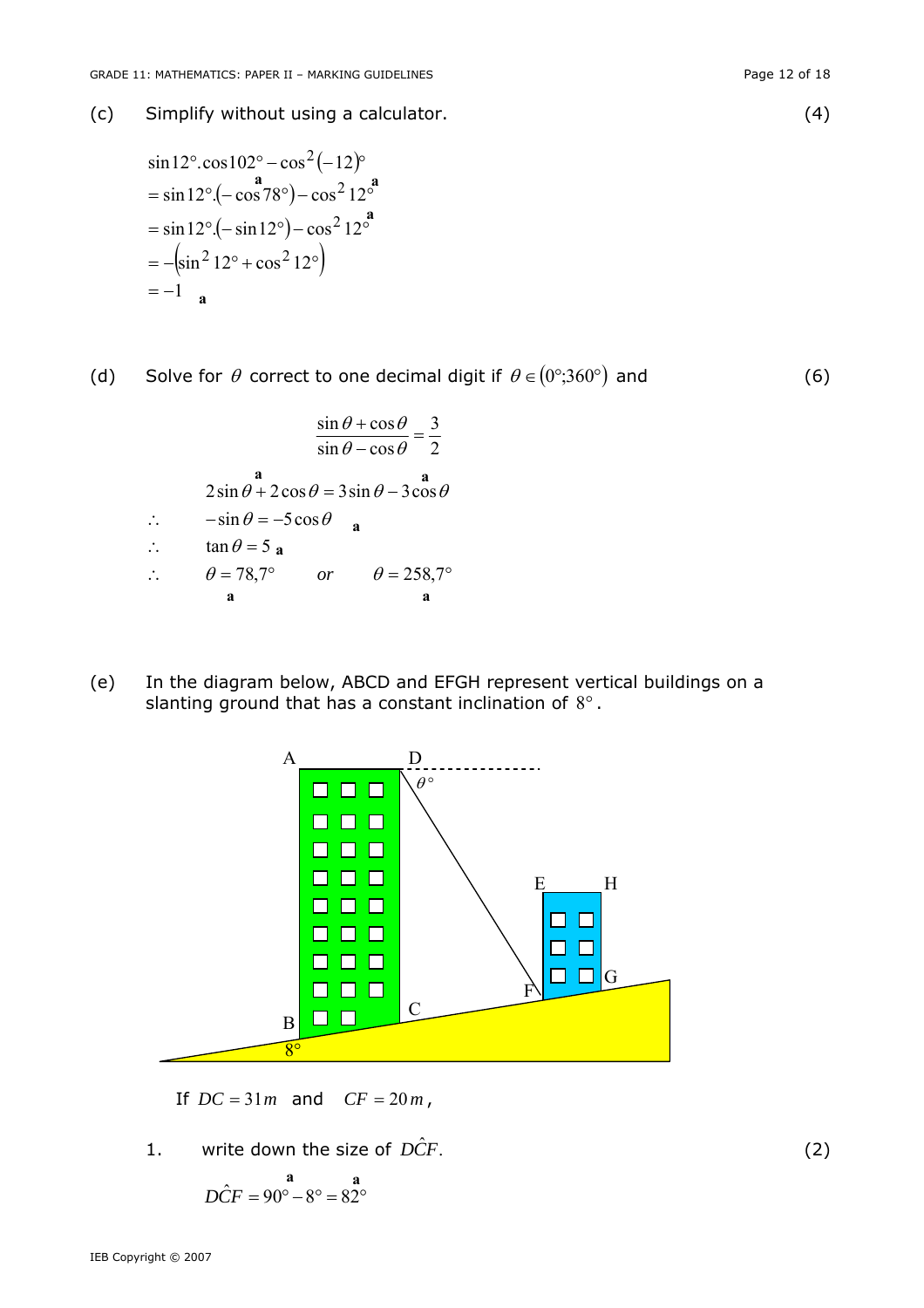2. show that  $DF = 34.5m$ . (4)

$$
DF2 = 312 + 202 – 2 × 31 × 20 × cos 82o = 1188,425355
$$
  
∴ DF =  $\sqrt{1188,425355} = 34.5$  a

3. find the value of  $\theta$ , the angle of depression of F from D. Give answer correct to one decimal digit. (4)

$$
\frac{\sin C\hat{D}F}{20} = \frac{\sin 82^{\circ}}{34,5}
$$
   
  $\therefore$  sin  $C\hat{D}F = 0,57406$ , ,  $\therefore C\hat{D}F = 35,0^{\circ}$   
 $\therefore \theta = 55^{\circ}$  a

(f) In the diagram below,  $C_A$  and  $C_B$  are the cumulative frequency curves of two distributions of weights respectively.



- 1. Write down the median of  $C_A$ .  $(1)$ 40 **<sup>a</sup>**
- 2. In each case circle the statement that is correct.
- (i) Median  $C_A$  > Median  $C_B$

$$
\underbrace{\text{Median } C_A = \text{Median } C_B}_{\text{a}} \qquad \qquad \text{a}}_{\text{a}}
$$
\nMedian  $C_A < \text{Median } C_B$ 

\n(2)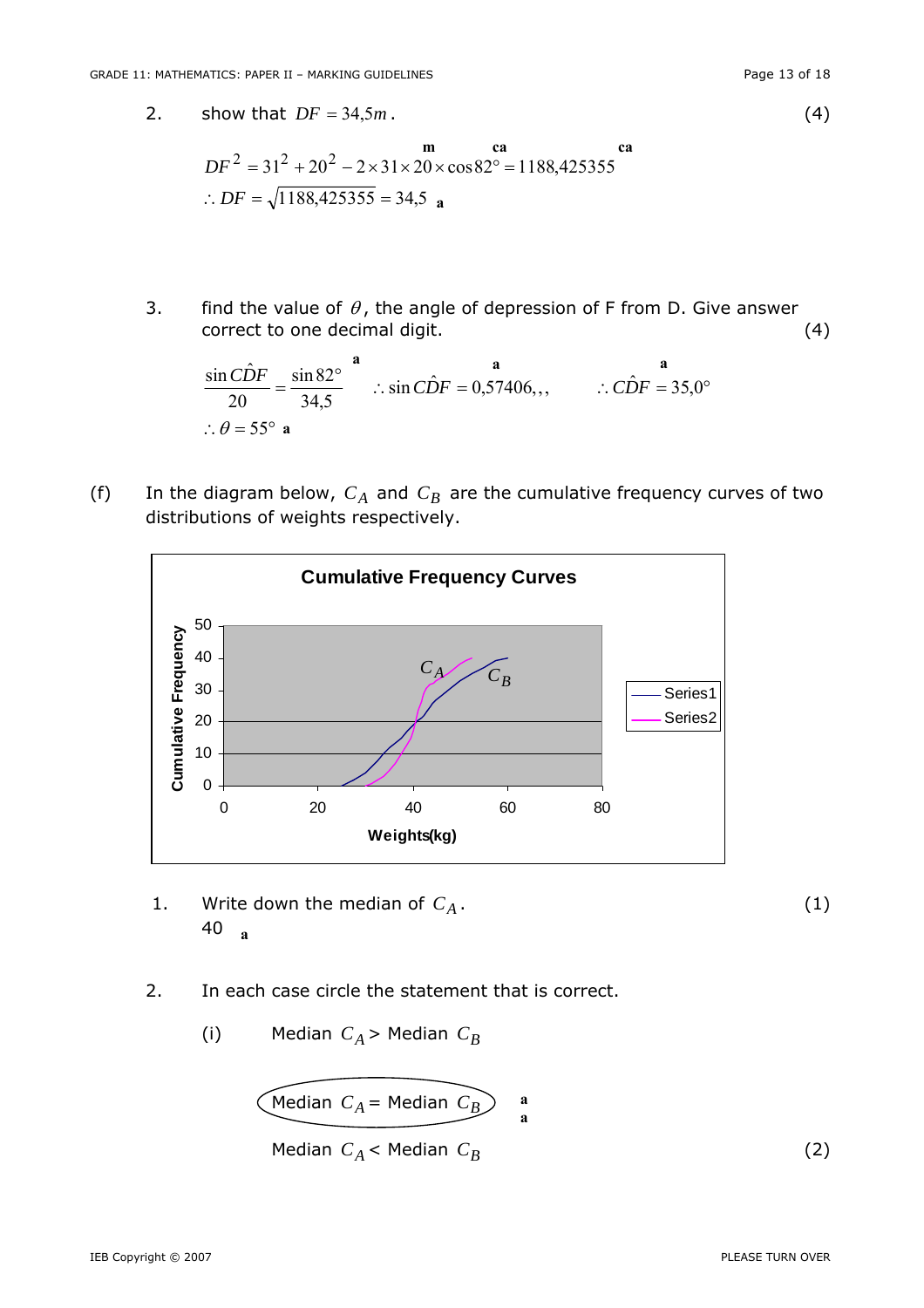(ii) Range 
$$
C_A
$$
 > Range  $C_B$   
\nRange  $C_A$  = Range  $C_B$   
\nRange  $C_A$  < Range  $C_B$   
\na\n(iii)   
\nLower quartile  $C_A$  > lower quartile  $C_B$   
\nLower quartile  $C_A$  = lower quartile  $C_B$   
\nLower quartile  $C_A$  < Lower quartile  $C_B$   
\n(iv) Inter-quartile Range  $C_A$  > Inter-quartile Range  $C_B$   
\nInter-quartile Range  $C_A$  = Inter-quartile Range  $C_B$   
\nInter-quartile Range  $C_A$    
\nInter-quartile Range  $C_A$    
\nthere

(g) In the diagram below  $\Delta A'B'C'$  is an enlargement of  $\Delta ABC$  through the origin by a factor of 2.  $A'(2,6), B'(6,10)$  and  $C'(10,10)$ .

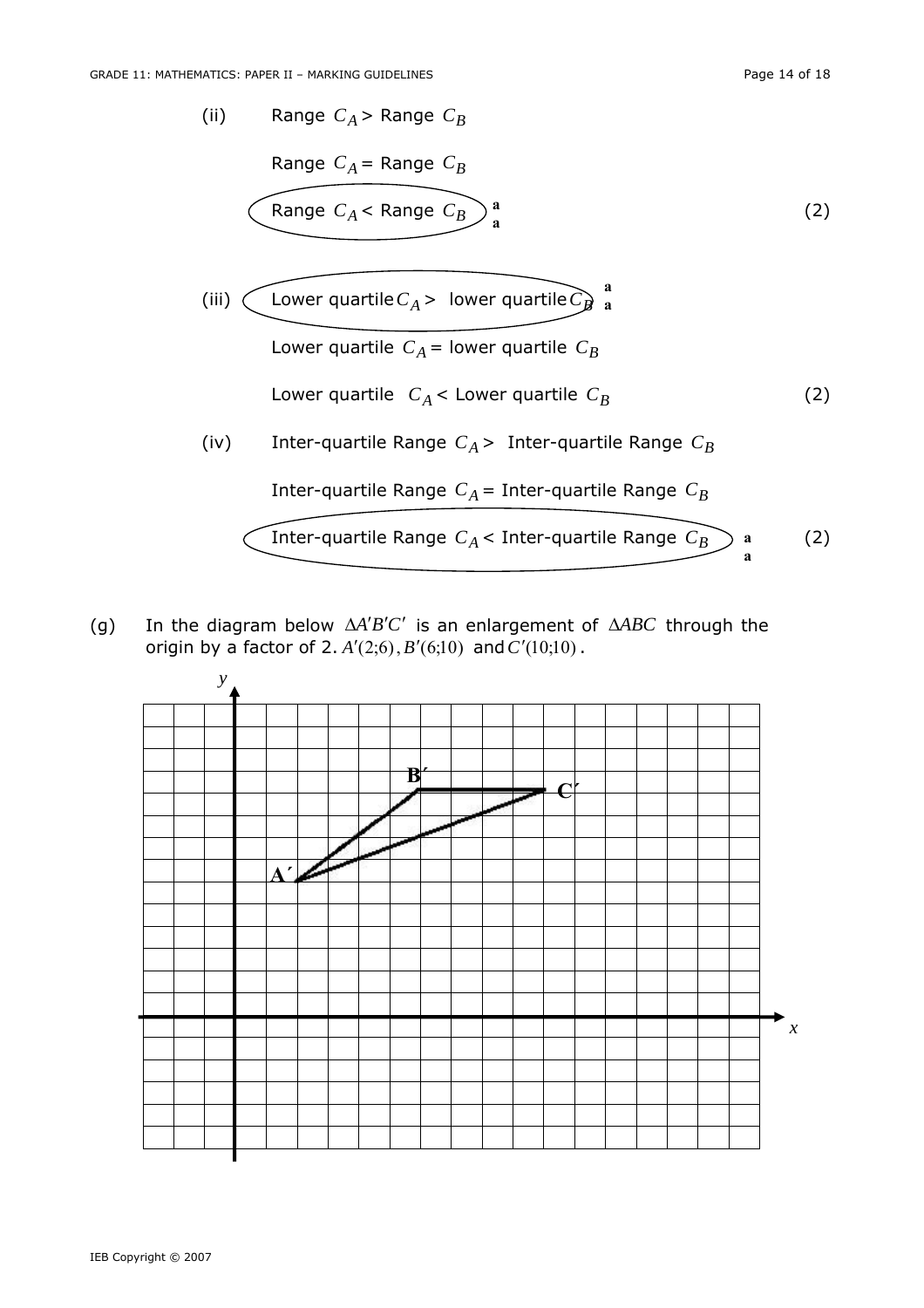1. Determine the co-ordinates of A, B and C. (3)

*A*(1;3)  $^{a}$  *B*(3;5)  $^{a}$  and *C*(5;5)  $^{a}$ 

2. If  $\Delta A'B'C'$  is rotated 90° in an anticlockwise direction through the origin, give the co-ordinates of the  $A''$ ,  $B''$  and  $C''$  the vertices of  $\Delta A''B''C''$ . State the general rule used. (4) **a** 

$$
A''(-6;2) \n a \n B''(-10;6) \n C''(-10;10) \n(x; y) \rightarrow (-y; x)_{\mathbf{a}}
$$

**56 marks**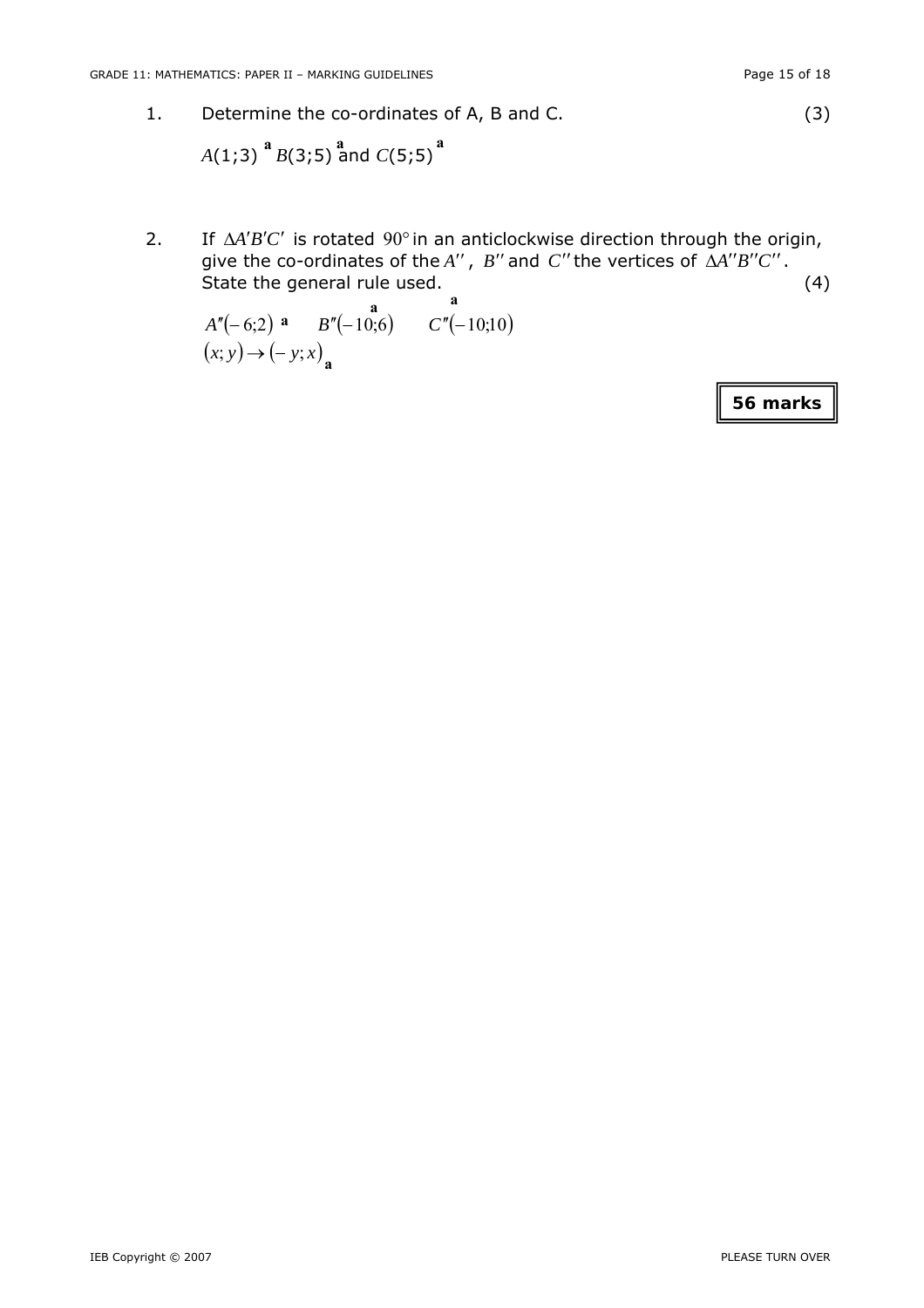#### **QUESTION 3**

(a)



The diagram below shows a vertical cross-section of a scissors-type elevating platform which can be used to bring workers to a greater height.



AB and GH are horizontal lines.

The platform is raised to a height so that  $\hat{CRD}=\hat{EST}=\hat{GTH}=90^\circ$ .

The arms of the scissors are 2 units in length, i.e.  $GT = TH = ET = TF = ES = SF = CS = SD = CR = RD = AR = RB = 2$ .

 1. Determine the equation of GF. (2) *y* = *x* **a a**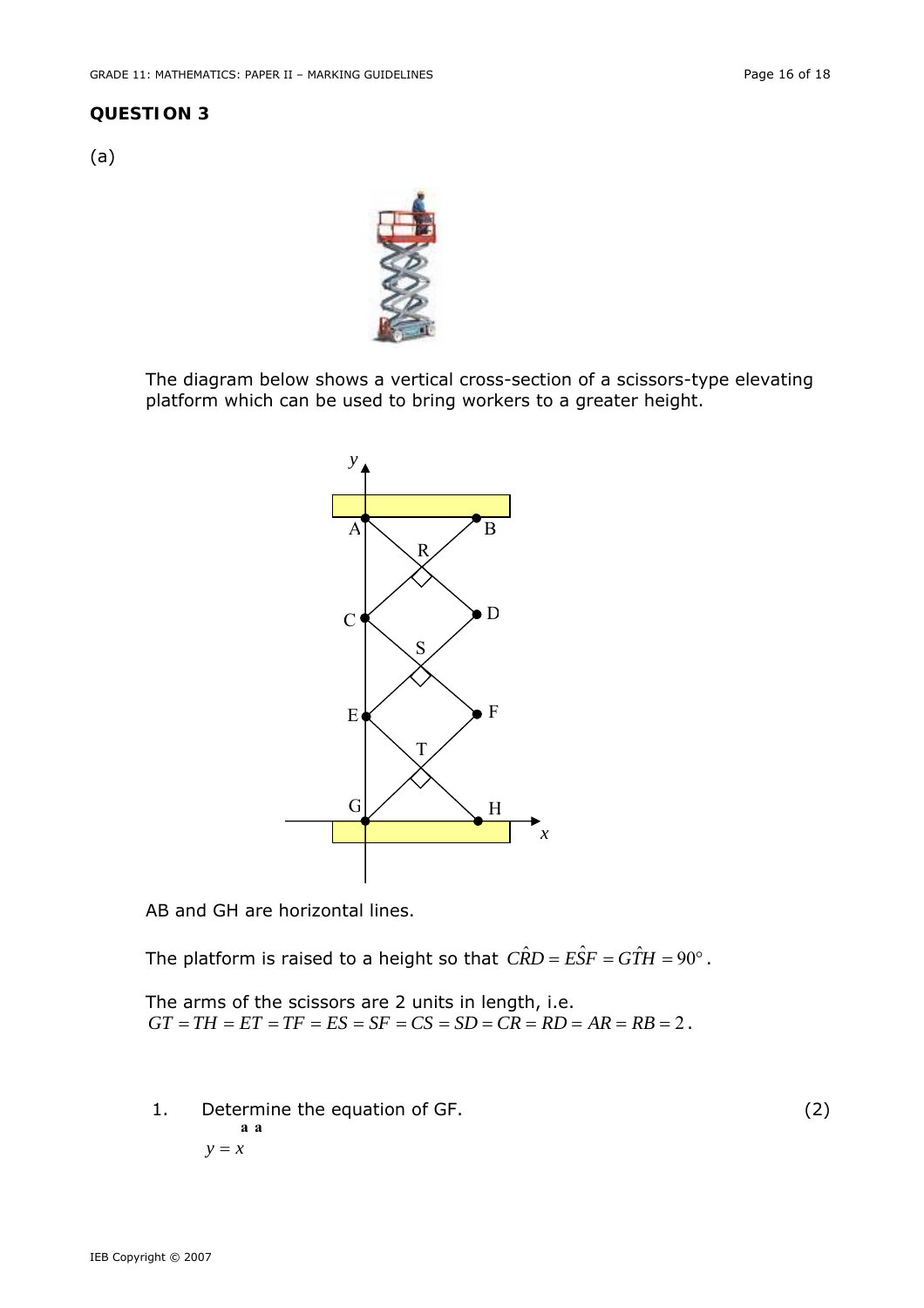IEB Copyright © 2007 PLEASE TURN OVER

2. Determine the equation of AD.  
\n
$$
{}^{a}_{BC} = 2^{2} + 2^{2} = 8 \quad \therefore EG = 2\sqrt{2} \quad \therefore AG = 6\sqrt{2}
$$
\n
$$
Also, m_{CB} = 1^{a} \quad \therefore m_{AD} = -1
$$
\n
$$
\therefore eqn: \quad y = -x + 6\sqrt{2}
$$
\n(6)

(b) The following are all trig identities:

$$
\frac{\sin \theta - \cos \theta}{1 - \tan \theta} = -\cos \theta
$$
\n
$$
\frac{\sin^2 \theta - \cos^2 \theta}{1 - \tan^2 \theta} = -\cos^2 \theta
$$
\n
$$
\frac{\sin^3 \theta - \cos^3 \theta}{1 - \tan^3 \theta} = -\cos^3 \theta
$$
\n
$$
\frac{\sin^4 \theta - \cos^4 \theta}{1 - \tan^4 \theta} = -\cos^4 \theta
$$

1. Use the pattern illustrated above to simplify.  
\n
$$
\frac{\sin^{2007} \theta - \cos^{2007} \theta}{1 - \tan^{2007} \theta}
$$
\n
$$
= -\cos^{2007} \theta
$$
 a a

2. Write down a general statement which can be conjectured from the listed identities. (2)

$$
\frac{\sin^n \theta - \cos^n \theta}{1 - \tan^n \theta} = -\cos^n \theta
$$

3. Prove your statement in (2). (6)

*LHS* =

$$
\frac{\sin^{n} \theta - \cos^{n} \theta}{1 - \tan^{n} \theta} = \frac{\sin^{n} \theta - \cos^{n} \theta}{1 - \frac{\sin^{n} \theta}{\cos^{n} \theta}} = \frac{\sin^{n} \theta - \cos^{n} \theta}{\cos^{n} \theta} = \frac{\sin^{n} \theta - \cos^{n} \theta}{1 - \frac{\cos^{n} \theta}{\cos^{n} \theta}} = \frac{\cos^{n} \theta - \sin^{n} \theta}{\cos^{n} \theta - \sin^{n} \theta} = -\cos^{n} \theta = RHS
$$